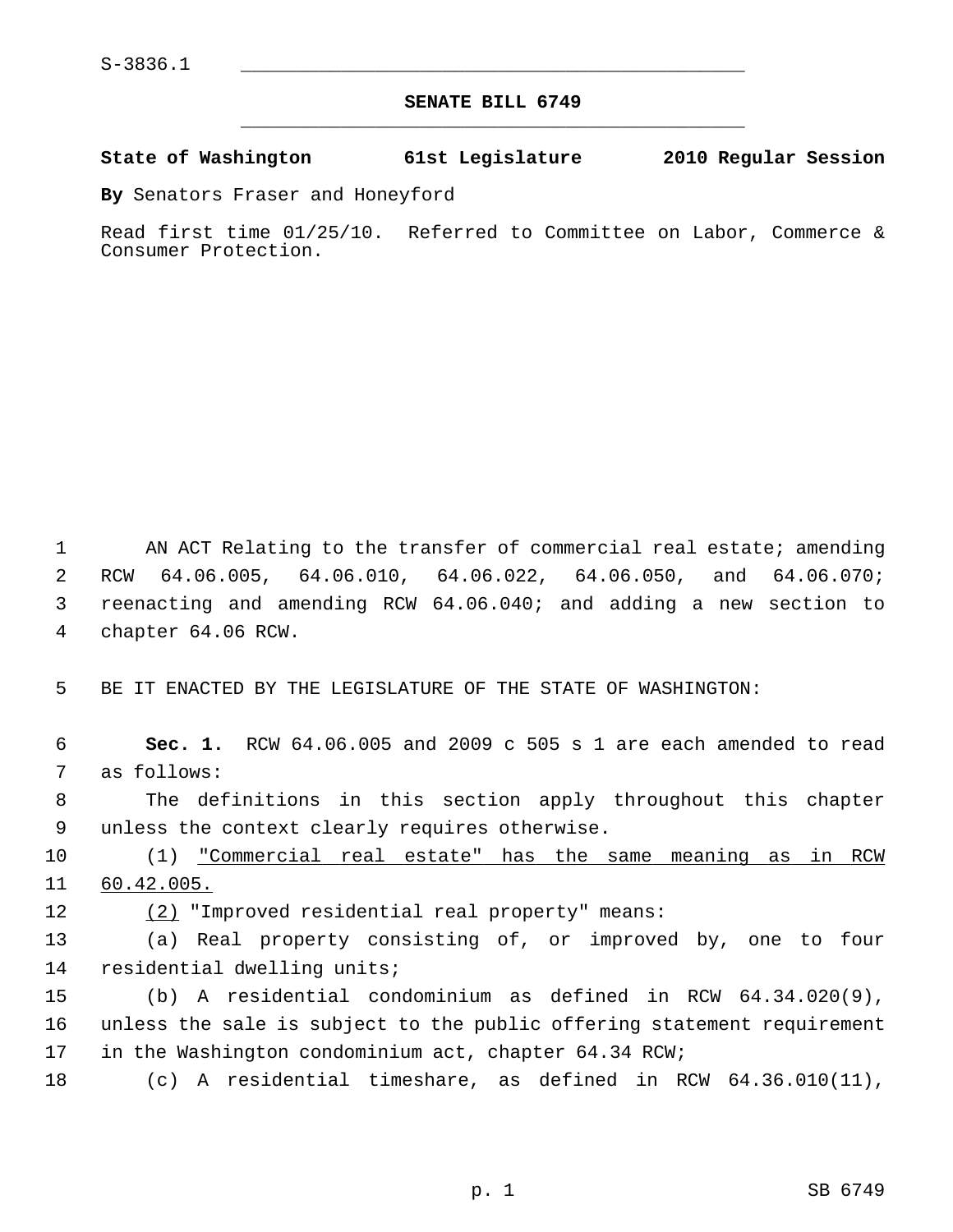1 unless subject to written disclosure under the Washington timeshare 2 act, chapter 64.36 RCW; or

 3 (d) A mobile or manufactured home, as defined in RCW 43.22.335 or 4 46.04.302, that is personal property.

5  $((+2))$   $(3)$  "Residential real property" means both improved and 6 unimproved residential real property.

 $7$  ( $(\frac{1}{3})$ ) (4) "Seller disclosure statement" means the form to be 8 completed by the seller of residential real property as prescribed by 9 this chapter.

10  $((+4))$  (5) "Unimproved residential real property" means property 11 zoned for residential use that is not improved by one or more 12 residential dwelling units, a residential condominium, a residential 13 timeshare, or a mobile or manufactured home. It does not include 14 commercial real estate property defined as "timber land" under RCW 15 84.34.020.

16 **Sec. 2.** RCW 64.06.010 and 2008 c 6 s 632 are each amended to read 17 as follows:

18 This chapter does not apply to the following transfers of 19 ((residential)) real property:

20 (1) A foreclosure or deed-in-lieu of foreclosure;

21 (2) A gift or other transfer to a parent, spouse, domestic partner, 22 or child of a transferor or child of any parent, spouse, or domestic 23 partner of a transferor;

24 (3) A transfer between spouses or between domestic partners in 25 connection with a marital dissolution or dissolution of a state 26 registered domestic partnership;

27 (4) A transfer where a buyer had an ownership interest in the 28 property within two years of the date of the transfer including, but 29 not limited to, an ownership interest as a partner in a partnership, a 30 limited partner in a limited partnership, a shareholder in a 31 corporation, a leasehold interest, or transfers to and from a 32 facilitator pursuant to a tax deferred exchange;

33 (5) A transfer of an interest that is less than fee simple, except 34 that the transfer of a vendee's interest under a real estate contract 35 is subject to the requirements of this chapter;

36 (6) A transfer made by the personal representative of the estate of 37 the decedent or by a trustee in bankruptcy; and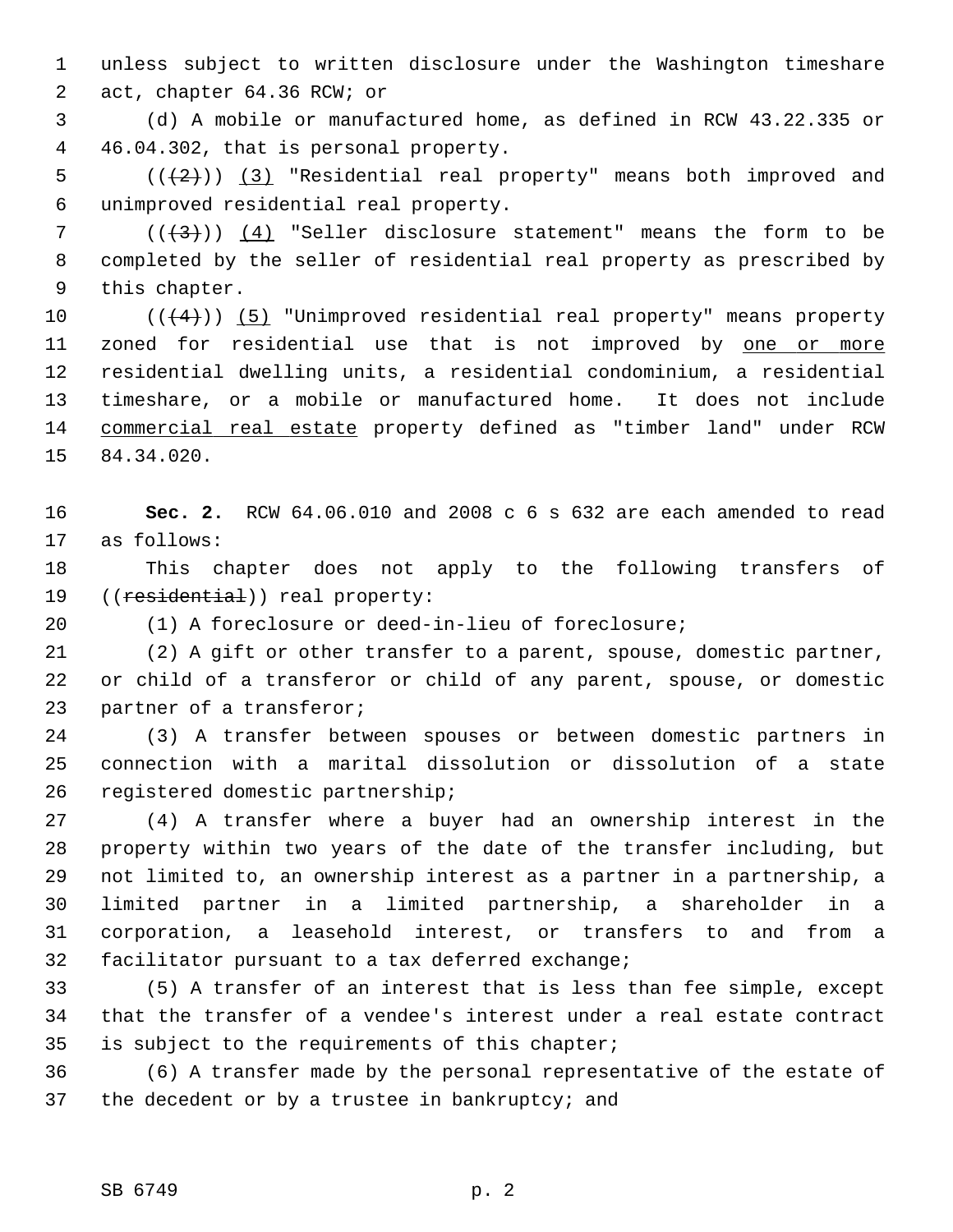1 (7) A transfer in which the buyer has expressly waived the receipt 2 of the seller disclosure statement. However, if the answer to any of 3 the questions in the section entitled "Environmental" would be "yes," 4 the buyer may not waive the receipt of the "Environmental" section of 5 the seller disclosure statement.

 6 NEW SECTION. **Sec. 3.** A new section is added to chapter 64.06 RCW 7 to read as follows:

 8 (1) In a transaction for the sale of commercial real estate, the 9 seller shall, unless the buyer has expressly waived the right to 10 receive the disclosure statement under RCW 64.06.010, or unless the 11 transfer is otherwise exempt under RCW 64.06.010, deliver to the buyer 12 a completed seller disclosure statement in the following format and 13 that contains, at a minimum, the following information:

14 INSTRUCTIONS TO THE SELLER

15 Please complete the following form. Do not leave any spaces blank. If 16 the question clearly does not apply to the property write "NA." If the 17 answer is "yes" to any \* items, please explain on attached sheets. 18 Please refer to the line number(s) of the question(s) when you provide 19 your explanation(s). For your protection you must date and sign each 20 page of this disclosure statement and each attachment. Delivery of the 21 disclosure statement must occur not later than five business days, 22 unless otherwise agreed, after mutual acceptance of a written contract 23 to purchase between a buyer and a seller.

## 24 NOTICE TO THE BUYER

25 THE FOLLOWING DISCLOSURES ARE MADE BY SELLER ABOUT THE CONDITION OF THE 26 PROPERTY LOCATED AT . . . . . . . . . . . . . . . . . . . . . . . . . .

27 ("THE PROPERTY"), OR AS LEGALLY DESCRIBED ON ATTACHED EXHIBIT A.

28 SELLER MAKES THE FOLLOWING DISCLOSURES OF EXISTING MATERIAL FACTS OR 29 MATERIAL DEFECTS TO BUYER BASED ON SELLER'S ACTUAL KNOWLEDGE OF THE 30 PROPERTY AT THE TIME SELLER COMPLETES THIS DISCLOSURE STATEMENT. 31 UNLESS YOU AND SELLER OTHERWISE AGREE IN WRITING, YOU HAVE THREE 32 BUSINESS DAYS FROM THE DAY SELLER OR SELLER'S AGENT DELIVERS THIS 33 DISCLOSURE STATEMENT TO YOU TO RESCIND THE AGREEMENT BY DELIVERING A 34 SEPARATELY SIGNED WRITTEN STATEMENT OF RESCISSION TO SELLER OR SELLER'S 35 AGENT. IF THE SELLER DOES NOT GIVE YOU A COMPLETED DISCLOSURE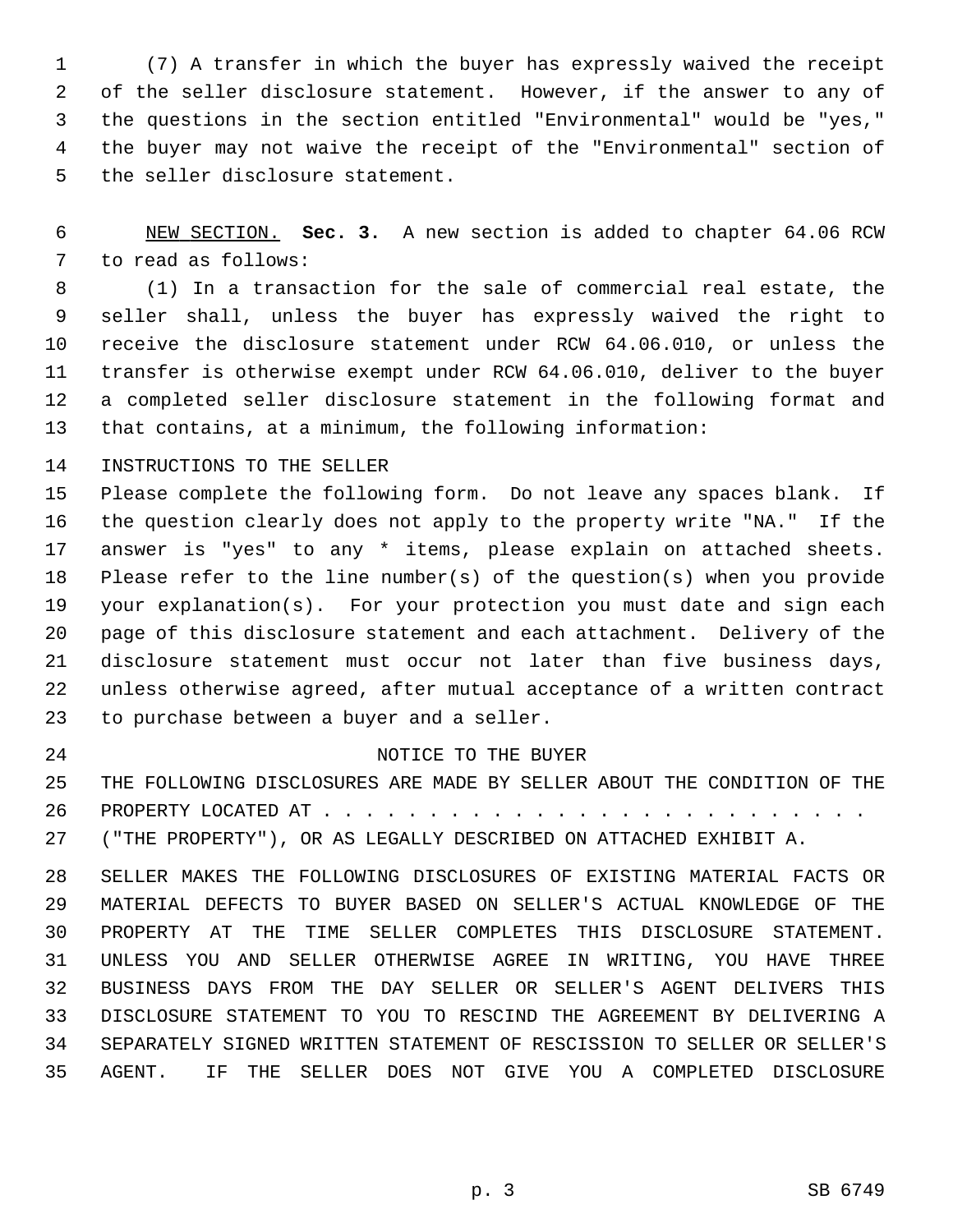1 STATEMENT, THEN YOU MAY WAIVE THE RIGHT TO RESCIND PRIOR TO OR AFTER 2 THE TIME YOU ENTER INTO A SALE AGREEMENT.

 3 THE FOLLOWING ARE DISCLOSURES MADE BY SELLER AND ARE NOT THE 4 REPRESENTATIONS OF ANY REAL ESTATE LICENSEE OR OTHER PARTY. THIS 5 INFORMATION IS FOR DISCLOSURE ONLY AND IS NOT INTENDED TO BE A PART OF 6 ANY WRITTEN AGREEMENT BETWEEN BUYER AND SELLER.

 7 FOR A MORE COMPREHENSIVE EXAMINATION OF THE SPECIFIC CONDITION OF THIS 8 PROPERTY YOU ARE ADVISED TO OBTAIN AND PAY FOR THE SERVICES OF 9 QUALIFIED EXPERTS TO INSPECT THE PROPERTY, WHICH MAY INCLUDE, WITHOUT 10 LIMITATION, ARCHITECTS, ENGINEERS, LAND SURVEYORS, PLUMBERS, 11 ELECTRICIANS, ROOFERS, BUILDING INSPECTORS, ON-SITE WASTEWATER 12 TREATMENT INSPECTORS, OR STRUCTURAL PEST INSPECTORS. THE PROSPECTIVE 13 BUYER AND SELLER MAY WISH TO OBTAIN PROFESSIONAL ADVICE OR INSPECTIONS 14 OF THE PROPERTY OR TO PROVIDE APPROPRIATE PROVISIONS IN A CONTRACT 15 BETWEEN THEM WITH RESPECT TO ANY ADVICE, INSPECTION, DEFECTS OR 16 WARRANTIES.

17 Seller . . . . is/ . . . . is not occupying the property.

**I. SELLER'S DISCLOSURES:**

\*If you answer "Yes" to a question with an asterisk (\*), please explain your answer and attach documents, if available and not otherwise publicly recorded. If necessary, use an attached sheet.

**1. TITLE AND LEGAL**

| 23 | $[$   Yes | $[$   No | [ ] Don't know | A. Do you have legal authority to sell  |
|----|-----------|----------|----------------|-----------------------------------------|
| 24 |           |          |                | the property? If no, please explain.    |
| 25 | $[$   Yes | $[$   No | [ ] Don't know | *B. Is title to the property subject to |
| 26 |           |          |                | any of the following?                   |
| 27 |           |          |                | (1) First right of refusal              |
| 28 |           |          |                | $(2)$ Option                            |
| 29 |           |          |                | (3) Lease or rental agreement           |
| 30 |           |          |                | (4) Life estate?                        |
| 31 | $[$   Yes | $[$   No | [ ] Don't know | *C. Are there any encroachments,        |
| 32 |           |          |                | boundary agreements, or boundary        |
| 33 |           |          |                | disputes?                               |
| 34 | $[$   Yes | $[$   No | [ ] Don't know | *D. Is there any leased parking?        |
| 35 | $[$   Yes | $[$   No | [] Don't know  | *E. Is there a private road or easement |
| 36 |           |          |                | agreement for access to the property?   |
| 37 | $[$   Yes | $[$   No | [ ] Don't know | *F. Are there any rights-of-way,        |
| 38 |           |          |                | easements, shared use agreements, or    |
| 39 |           |          |                | access limitations?                     |
|    |           |          |                |                                         |

18

19 20 21

22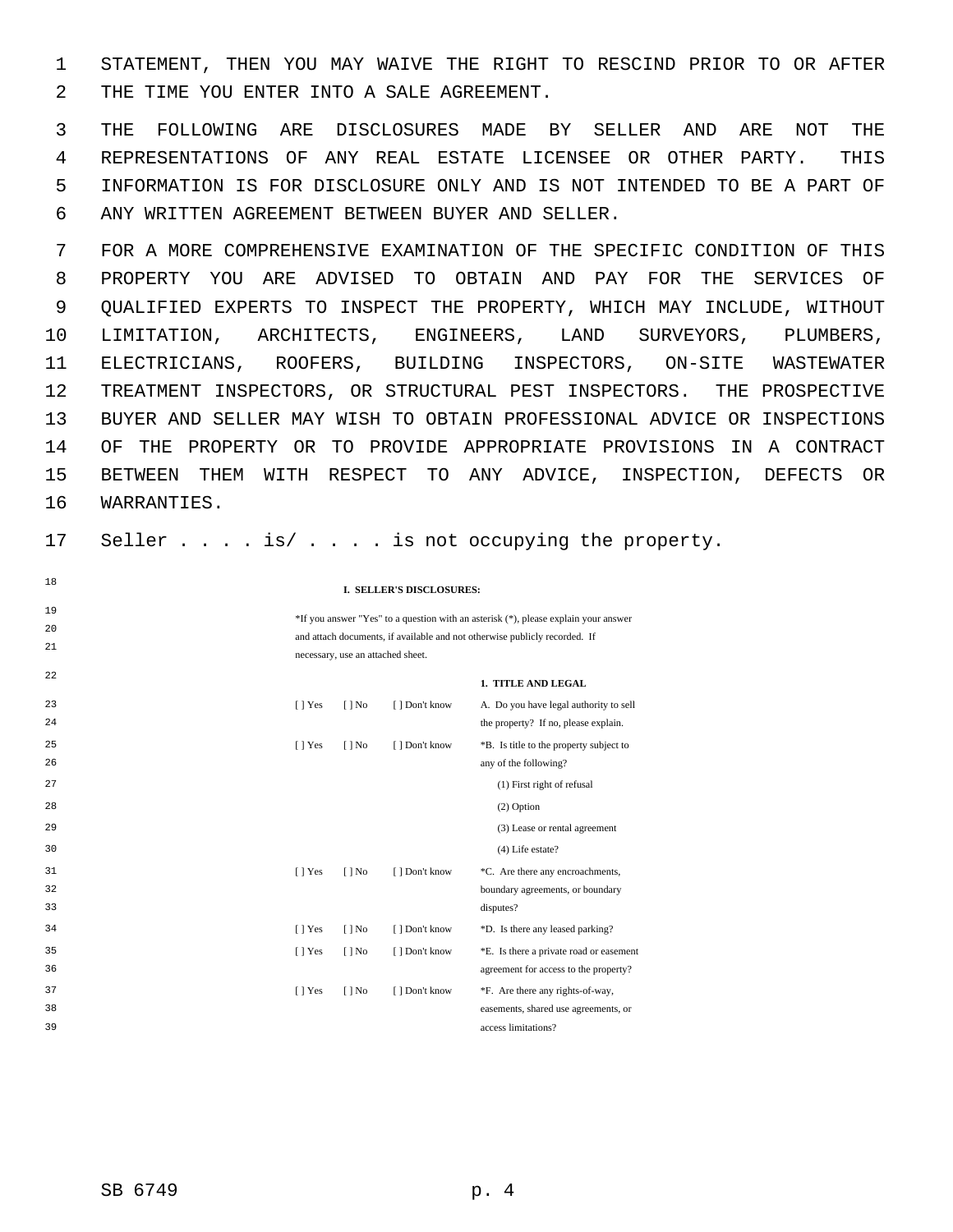| 1<br>2<br>3 | $[ ]$ Yes      | $[ ]$ No              | [ ] Don't know | *G. Are there any written agreements<br>for joint maintenance of an easement or<br>right-of-way? |
|-------------|----------------|-----------------------|----------------|--------------------------------------------------------------------------------------------------|
| 4<br>5      | $[ ]$ Yes      | $[ ]$ No              | [ ] Don't know | *H. Are there any zoning violations or<br>nonconforming uses?                                    |
| 6           | $[$   Yes      | $[ ]$ No              | [ ] Don't know | *I. Is there a survey for the property?                                                          |
| 7<br>8      | $[ ]$ Yes      | $[ ]$ No              | [ ] Don't know | *J. Are there any legal actions pending<br>or threatened that affect the property?               |
| 9<br>10     | [ ] Yes        | $[ ]$ No              | [] Don't know  | *K. Is the property in compliance with<br>the Americans with Disabilities Act?                   |
| 11          |                |                       |                | 2. WATER                                                                                         |
| 12          | $[$   Yes      | $[ ]$ No              | [ ] Don't know | *Are there any water rights for the                                                              |
| 13          |                |                       |                | property, such as a water right permit,                                                          |
| 14          |                |                       |                | certificate, or claim?                                                                           |
| 15          |                |                       |                | 3. SEWER/ON-SITE SEWAGE                                                                          |
| 16          |                |                       |                | <b>SYSTEM</b>                                                                                    |
| 17          | [ ] Yes        | $[ ]$ No              | [ ] Don't know | *Is the property subject to any sewage                                                           |
| 18          |                |                       |                | system fees or charges in addition to                                                            |
| 19          |                |                       |                | those covered in your regularly billed                                                           |
| 20          |                |                       |                | sewer or on-site sewage system                                                                   |
| 21          |                |                       |                | maintenance service?                                                                             |
| 22          |                |                       |                | <b>4. STRUCTURAL</b>                                                                             |
| 23          | $[ ]$ Yes      | $[ ]$ No              | [ ] Don't know | *A. Has the roof leaked within the last                                                          |
| 24          |                |                       |                | five years?                                                                                      |
| 25          | [ ] Yes        | $[ ]$ No              | [ ] Don't know | *B. Has any occupied subsurface                                                                  |
| 26          |                |                       |                | flooded or leaked within the last five                                                           |
| 27          |                |                       |                | years?                                                                                           |
| 28<br>29    | $[ ]$ Yes      | $[ ]$ No              | [ ] Don't know | *C. Have there been any conversions,<br>additions, or remodeling?                                |
| 30          | [ ] Yes        | $[ ]$ No              | [ ] Don't know | *(1) If yes, were all building                                                                   |
| 31          |                |                       |                | permits obtained?                                                                                |
| 32          | [ ] Yes        | $[ ]$ No              | [ ] Don't know | *(2) If yes, were all final                                                                      |
| 33          |                |                       |                | inspections obtained?                                                                            |
| 34          | [ ] Yes        | $[ ]$ No              | [ ] Don't know | *D. Has there been any settling,                                                                 |
| 35          |                |                       |                | slippage, or sliding of the property or its                                                      |
| 36          |                |                       |                | improvements?                                                                                    |
| 37          | $\lceil$   Yes | $[ ]$ No              | [] Don't know  | *E. Are there any defects with the                                                               |
| 38<br>39    |                |                       |                | following: (If yes, please check                                                                 |
| 40          |                |                       |                | applicable items and explain.)                                                                   |
|             |                | $\Box$ Foundations    |                | $\Box$ Slab Floors                                                                               |
| 41          |                | $\square$ Doors       |                | $\Box$ Outbuildings                                                                              |
| 42          |                | $\Box$ Ceilings       |                | $\Box$ Exterior Walls                                                                            |
| 43          |                | $\square$ Sidewalks   |                | $\Box$ Siding                                                                                    |
| 44          |                | $\Box$ Other          |                |                                                                                                  |
| 45          |                | $\Box$ Interior Walls |                |                                                                                                  |
| 46          |                | $\Box$ Windows        |                |                                                                                                  |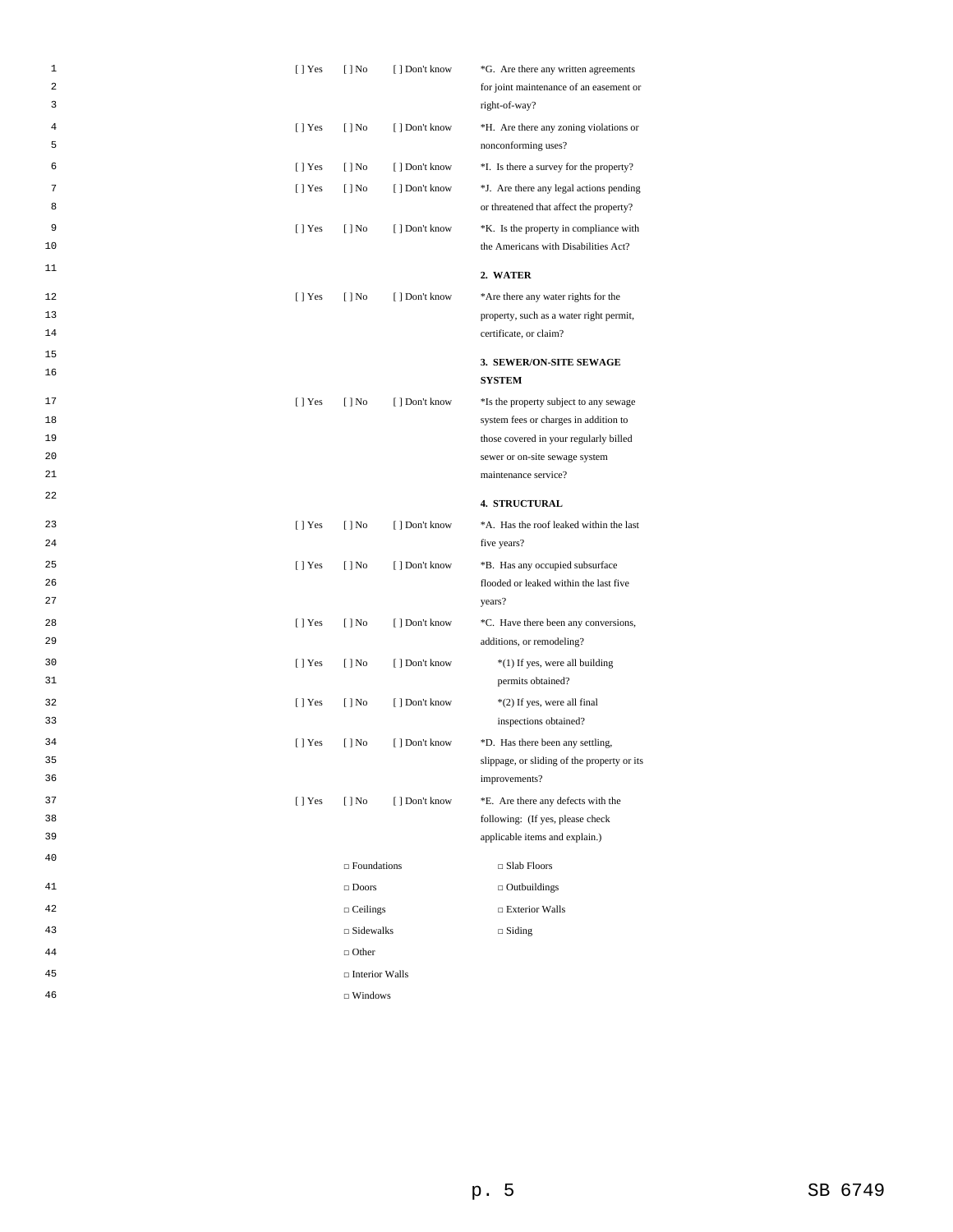| 1      |           |                          |                | 5. SYSTEMS AND FIXTURES                                             |
|--------|-----------|--------------------------|----------------|---------------------------------------------------------------------|
| 2      | $[$   Yes | $[$   No                 | [ ] Don't know | * Are there any defects in the following                            |
| 3      |           |                          |                | systems? If yes, please explain.                                    |
| 4      | $[ ]$ Yes | $[ ]$ No                 | [ ] Don't know | (1) Electrical system                                               |
| 5      | $[ ]$ Yes | $[ ]$ No                 | [ ] Don't know | (2) Plumbing system                                                 |
| 6      | $[ ]$ Yes | $[ ]$ No                 | [] Don't know  | (3) Heating and cooling systems                                     |
| 7      | $[ ]$ Yes | $[$   No                 | [] Don't know  | (4) Fire and security system                                        |
| 8      |           |                          |                | <b>6. ENVIRONMENTAL</b>                                             |
| 9      |           |                          |                |                                                                     |
| 10     | $[$   Yes | $[$   No                 | [ ] Don't know | *A. Have there been any flooding,                                   |
| 11     |           |                          |                | standing water, or drainage problems on                             |
| 12     |           |                          |                | the property that affect the property or<br>access to the property? |
|        |           |                          |                |                                                                     |
| 13     | $[ ]$ Yes | $[ ]$ No                 | [ ] Don't know | *B. Is there any material damage to the                             |
| 14     |           |                          |                | property from fire, wind, floods, beach                             |
| 15     |           |                          |                | movements, earthquake, expansive                                    |
| 16     |           |                          |                | soils, or landslides?                                               |
| $17\,$ | $[ ]$ Yes | $[ ]$ No                 | [ ] Don't know | *C. Are there any shorelines, wetlands,                             |
| 18     |           |                          |                | floodplains, or critical areas on the                               |
| 19     |           |                          |                | property?                                                           |
| 20     | $[$   Yes | $[$   No                 | [ ] Don't know | *D. Are there any substances,                                       |
| 21     |           |                          |                | materials, or products in or on the                                 |
| 22     |           |                          |                | property that may be environmental                                  |
| 23     |           |                          |                | concerns, such as asbestos,                                         |
| 24     |           |                          |                | formaldehyde, radon gas, lead-based                                 |
| 25     |           |                          |                | paint, fuel or chemical storage tanks, or                           |
| 26     |           |                          |                | contaminated soil or water?                                         |
| 27     | [] Yes    | $[$   No                 | [ ] Don't know | *E. Is there any soil or groundwater                                |
| 28     |           |                          |                | contamination?                                                      |
| 29     | $[ ]$ Yes | $[ ]$ No                 | [ ] Don't know | *F. Has the property been used as a                                 |
| 30     |           |                          |                | legal or illegal dumping site?                                      |
| 31     | $[$   Yes | $\lceil \cdot \rceil$ No | [ ] Don't know | *G. Has the property been used as an                                |
| 32     |           |                          |                | illegal drug manufacturing site?                                    |
| 33     |           |                          |                | 7. FULL DISCLOSURE BY                                               |
| 34     |           |                          |                | <b>SELLERS</b>                                                      |
| 35     |           |                          |                | A. Other conditions or defects:                                     |
|        |           |                          |                |                                                                     |
| 36     | $[ ]$ Yes | $[ ]$ No                 | [ ] Don't know | *Are there any other existing material                              |
| 37     |           |                          |                | defects affecting the property that a                               |
| 38     |           |                          |                | prospective buyer should know about?                                |
| 39     |           |                          |                | B. Verification:                                                    |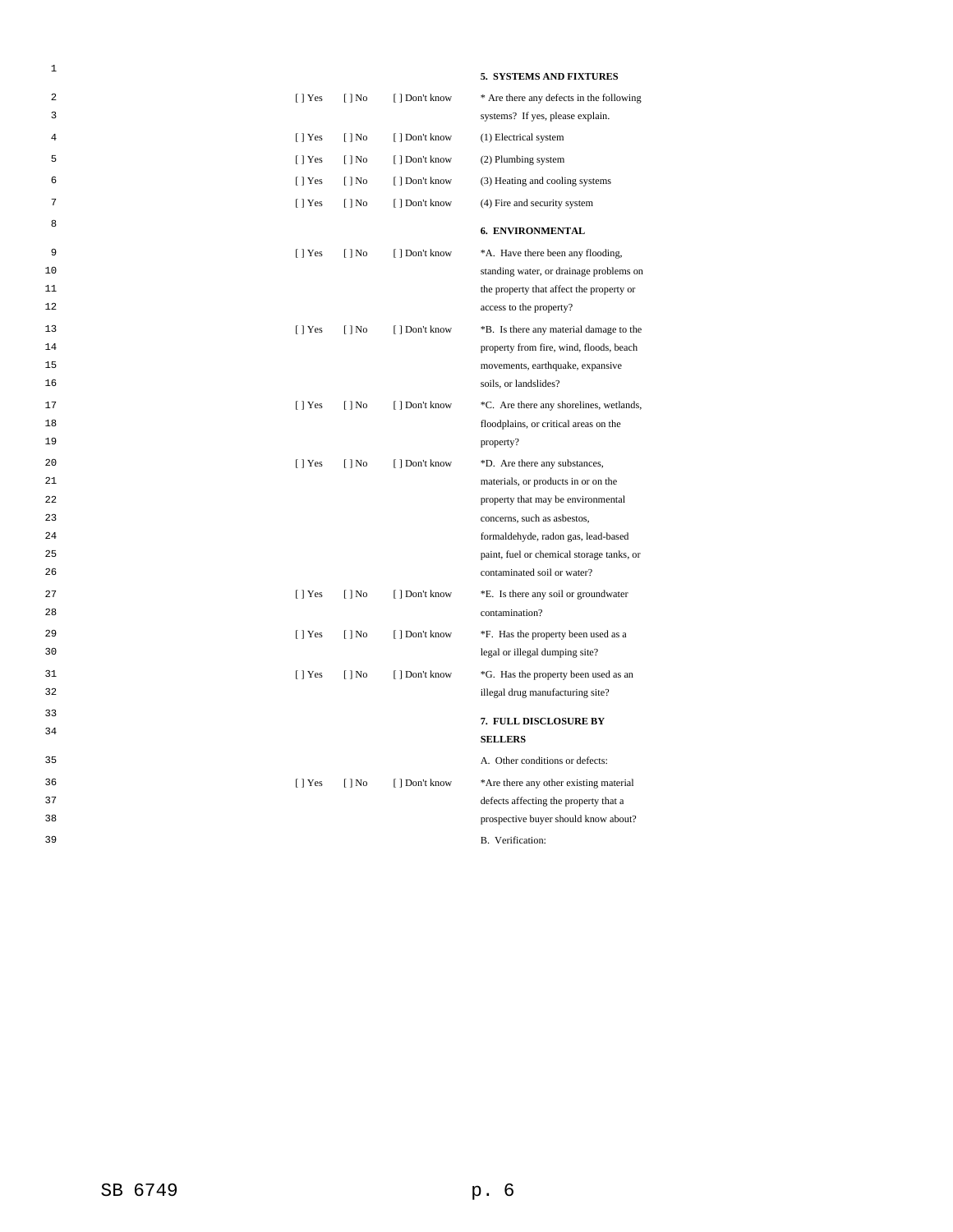| 1  |             |                           |           | The foregoing answers and attached                                                                                         |
|----|-------------|---------------------------|-----------|----------------------------------------------------------------------------------------------------------------------------|
| 2  |             |                           |           | explanations (if any) are complete and                                                                                     |
| 3  |             |                           |           | correct to the best of my/our knowledge                                                                                    |
| 4  |             |                           |           | and I/we have received a copy hereof.                                                                                      |
| 5  |             |                           |           | I/we authorize all of my/our real estate                                                                                   |
| 6  |             |                           |           | licensees, if any, to deliver a copy of                                                                                    |
| 7  |             |                           |           | this disclosure statement to other real                                                                                    |
| 8  |             |                           |           | estate licensees and all prospective                                                                                       |
| 9  |             |                           |           | buyers of the property.                                                                                                    |
| 10 |             | $DATE$                    |           | $SELLER$<br>$SELLER$                                                                                                       |
| 11 |             |                           |           | NOTICE TO BUYER                                                                                                            |
| 12 |             |                           |           | INFORMATION REGARDING REGISTERED SEX OFFENDERS MAY BE                                                                      |
| 13 |             |                           |           | OBTAINED FROM LOCAL LAW ENFORCEMENT AGENCIES. THIS NOTICE                                                                  |
| 14 |             |                           |           | IS INTENDED ONLY TO INFORM YOU OF WHERE TO OBTAIN THIS                                                                     |
| 15 |             |                           |           | INFORMATION AND IS NOT AN INDICATION OF THE PRESENCE OF                                                                    |
| 16 |             | REGISTERED SEX OFFENDERS. |           |                                                                                                                            |
| 17 |             |                           |           | II. BUYER'S ACKNOWLEDGMENT                                                                                                 |
| 18 |             |                           | А.        | Buyer hereby acknowledges that: Buyer has a duty to pay                                                                    |
| 19 |             |                           |           | diligent attention to any material defects that are known to                                                               |
| 20 |             |                           |           | Buyer or can be known to Buyer by utilizing diligent                                                                       |
| 21 |             |                           |           | attention and observation.                                                                                                 |
| 22 |             |                           | <b>B.</b> | The disclosures set forth in this statement and in any                                                                     |
| 23 |             |                           |           | amendments to this statement are made only by the Seller                                                                   |
| 24 |             |                           |           | and not by any real estate licensee or other party.                                                                        |
| 25 |             |                           | C.        | Buyer acknowledges that, pursuant to RCW 64.06.050(2),                                                                     |
| 26 |             |                           |           | real estate licensees are not liable for inaccurate information                                                            |
| 27 |             |                           |           | provided by Seller, except to the extent that real estate                                                                  |
| 28 |             |                           |           | licensees know of such inaccurate information.                                                                             |
| 29 |             |                           | D.        | This information is for disclosure only and is not intended to                                                             |
| 30 |             |                           |           | be a part of the written agreement between the Buyer and                                                                   |
| 31 |             |                           |           | Seller.                                                                                                                    |
| 32 |             |                           | Е.        |                                                                                                                            |
| 33 |             |                           |           | Buyer (which term includes all persons signing the "Buyer's<br>acceptance" portion of this disclosure statement below) has |
| 34 |             |                           |           | received a copy of this Disclosure Statement (including                                                                    |
| 35 |             |                           |           |                                                                                                                            |
|    |             |                           |           | attachments, if any) bearing Seller's signature.                                                                           |
| 36 | DISCLOSURES | CONTAINED                 | ΤN        | <b>DISCLOSURE</b><br>THTS<br>STATEMENT<br>А                                                                                |

ARE PROVIDED BY 37 SELLER BASED ON SELLER'S ACTUAL KNOWLEDGE OF THE PROPERTY AT THE TIME 38 SELLER COMPLETES THIS DISCLOSURE STATEMENT. UNLESS BUYER AND SELLER 39 OTHERWISE AGREE IN WRITING, BUYER SHALL HAVE THREE BUSINESS DAYS FROM 40 THE DAY SELLER OR SELLER'S AGENT DELIVERS THIS DISCLOSURE STATEMENT TO 41 RESCIND THE AGREEMENT BY DELIVERING A SEPARATELY SIGNED WRITTEN 42 STATEMENT OF RESCISSION TO SELLER OR SELLER'S AGENT. YOU MAY WAIVE THE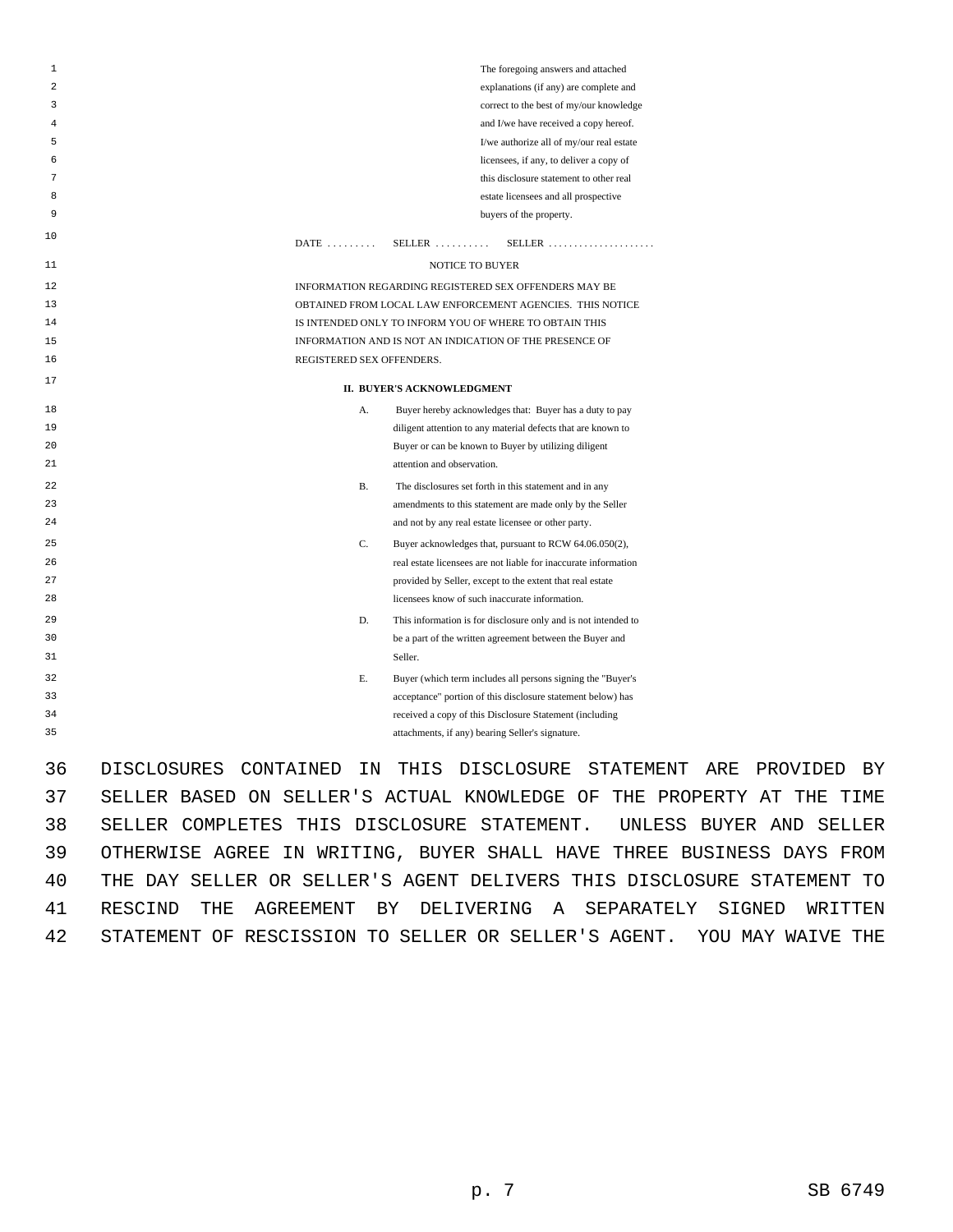1 RIGHT TO RESCIND PRIOR TO OR AFTER THE TIME YOU ENTER INTO A SALE 2 AGREEMENT.

 3 BUYER HEREBY ACKNOWLEDGES RECEIPT OF A COPY OF THIS DISCLOSURE 4 STATEMENT AND ACKNOWLEDGES THAT THE DISCLOSURES MADE HEREIN ARE THOSE 5 OF THE SELLER ONLY, AND NOT OF ANY REAL ESTATE LICENSEE OR OTHER PARTY. 6 DATE . . . . . . . BUYER . . . . . . . . . BUYER . . . . . . . . . . . .

 7 (2) The seller disclosure statement shall be for disclosure only, 8 and shall not be considered part of any written agreement between the 9 buyer and seller of residential property. The seller disclosure 10 statement shall be only a disclosure made by the seller, and not any 11 real estate licensee involved in the transaction, and shall not be 12 construed as a warranty of any kind by the seller or any real estate 13 licensee involved in the transaction.

14 **Sec. 4.** RCW 64.06.022 and 2006 c 77 s 1 are each amended to read 15 as follows:

16 A seller of residential real property shall make available to the 17 buyer the following statement: "This notice is to inform you that the 18 real property you are considering for purchase may lie in close 19 proximity to a farm. The operation of a farm involves usual and 20 customary agricultural practices, which are protected under RCW 21 7.48.305, the Washington right to farm act."

22 **Sec. 5.** RCW 64.06.040 and 2009 c 505 s 4 and 2009 c 130 s 3 are 23 each reenacted and amended to read as follows:

24 (1) If, after the date that a seller of ((residential)) real 25 property completes a real property transfer disclosure statement, the 26 seller learns from a source other than the buyer or others acting on 27 the buyer's behalf such as an inspector of additional information or an 28 adverse change which makes any of the disclosures made inaccurate, the 29 seller shall amend the real property transfer disclosure statement, and 30 deliver the amendment to the buyer. No amendment shall be required, 31 however, if the seller takes whatever corrective action is necessary so 32 that the accuracy of the disclosure is restored, or the adverse change 33 is corrected, at least three business days prior to the closing date. 34 Unless the corrective action is completed by the seller prior to the 35 closing date, the buyer shall have the right to exercise one of the 36 following two options: (a) Approving and accepting the amendment, or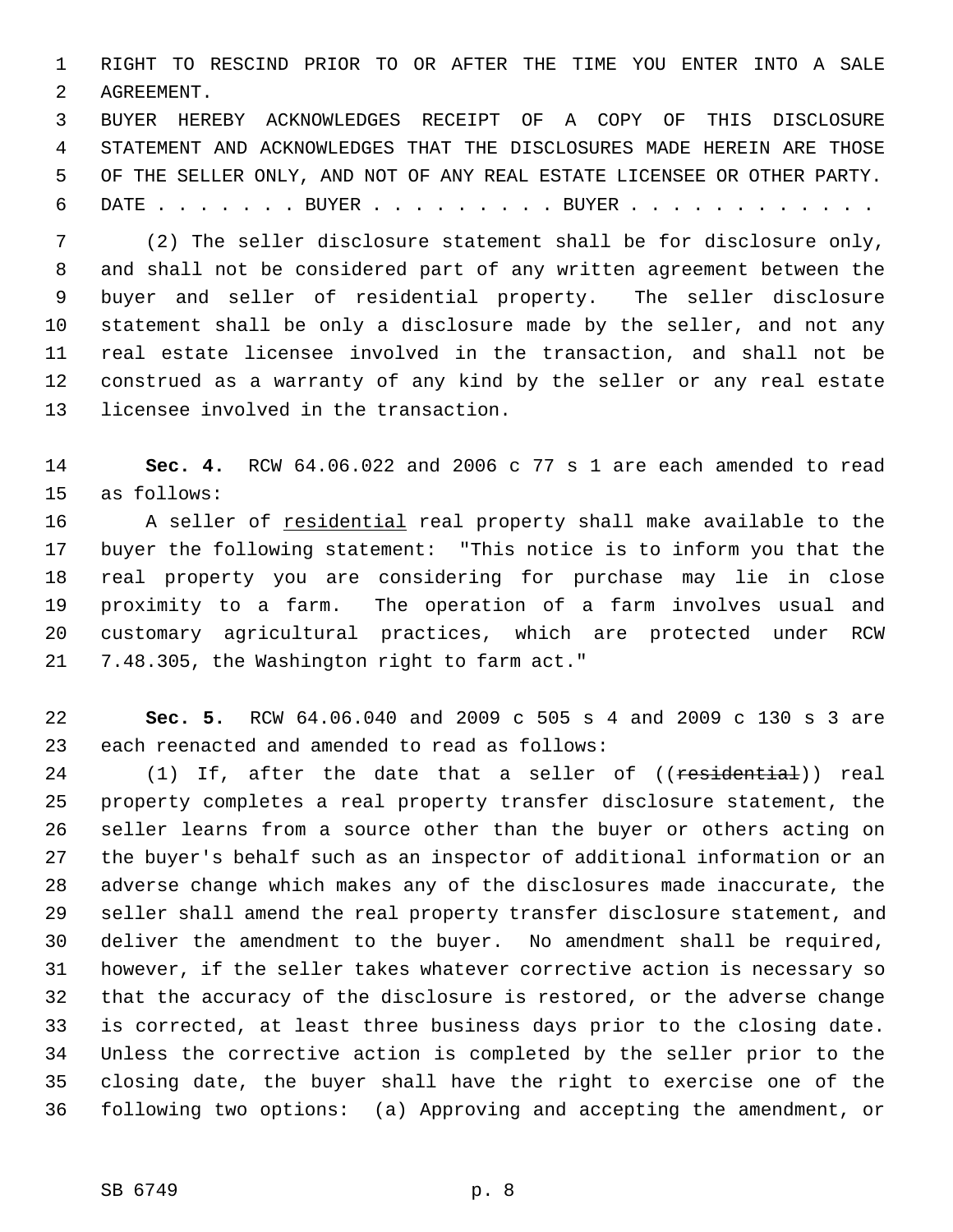1 (b) rescinding the agreement of purchase and sale of the property 2 within three business days after receiving the amended real property 3 transfer disclosure statement. Acceptance or recision shall be subject 4 to the same procedures described in RCW 64.06.030. If the closing date 5 provided in the purchase and sale agreement is scheduled to occur 6 within the three-business-day rescission period provided for in this 7 section, the closing date shall be extended until the expiration of the 8 three-business-day rescission period. The buyer shall have no right of 9 rescission if the seller takes whatever action is necessary so that the 10 accuracy of the disclosure is restored at least three business days 11 prior to the closing date.

12 (2) In the event any act, occurrence, or agreement arising or 13 becoming known after the closing of a ((residential)) real property 14 transfer causes a real property transfer disclosure statement to be 15 inaccurate in any way, the seller of such property shall have no 16 obligation to amend the disclosure statement, and the buyer shall not 17 have the right to rescind the transaction under this chapter.

18 (3) If the seller in a ((residential)) real property transfer fails 19 or refuses to provide to the prospective buyer a real property transfer 20 disclosure statement as required under this chapter, the prospective 21 buyer's right of rescission under this section shall apply until the 22 earlier of three business days after receipt of the real property 23 transfer disclosure statement or the date the transfer has closed, 24 unless the buyer has otherwise waived the right of rescission in 25 writing. Closing is deemed to occur when the buyer has paid the 26 purchase price, or down payment, and the conveyance document, including 27 a deed or real estate contract, from the seller has been delivered and 28 recorded. After closing, the seller's obligation to deliver the real 29 property transfer disclosure statement and the buyer's rights and 30 remedies under this chapter shall terminate.

31 (4) Failure of a homeowners' association or its officers, 32 directors, employees, or authorized agents to provide requested 33 information in part 8 of the disclosure statement form in RCW 64.06.015 34 or part 6 of the disclosure statement form in RCW 64.06.020 does not 35 constitute a seller's failure or refusal to provide a real property 36 transfer disclosure statement under subsection (3) of this section.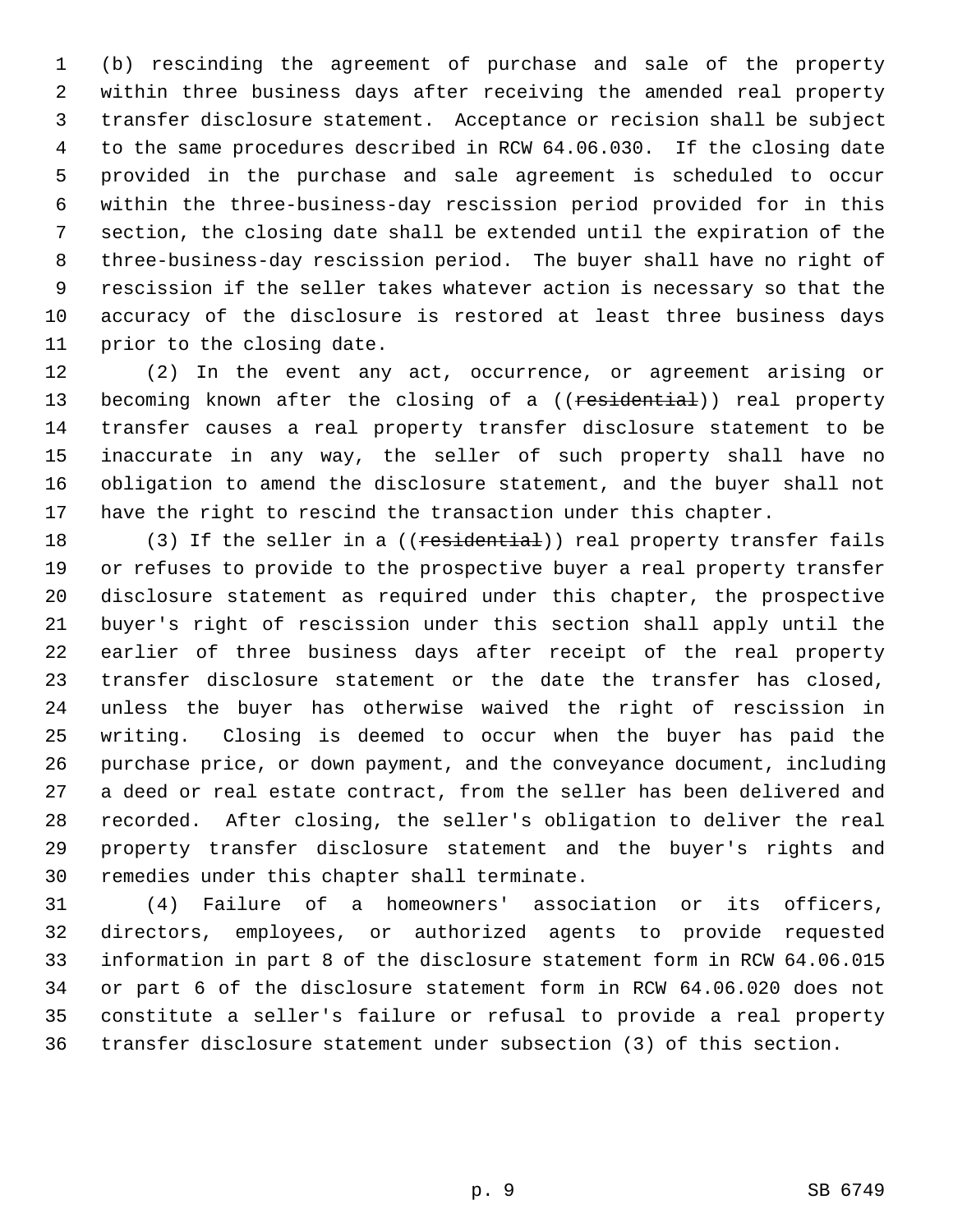1 **Sec. 6.** RCW 64.06.050 and 1996 c 301 s 5 are each amended to read 2 as follows:

 3 (1) The seller ((of residential real property)) shall not be liable 4 for any error, inaccuracy, or omission in the real property transfer 5 disclosure statement if the seller had no actual knowledge of the 6 error, inaccuracy, or omission. Unless the seller ((of residential 7 real property)) has actual knowledge of an error, inaccuracy, or 8 omission in a real property transfer disclosure statement, the seller 9 shall not be liable for such error, inaccuracy, or omission if the 10 disclosure was based on information provided by public agencies, or by 11 other persons providing information within the scope of their 12 professional license or expertise, including, but not limited to, a 13 report or opinion delivered by a land surveyor, title company, title 14 insurance company, structural inspector, pest inspector, licensed 15 engineer, or contractor.

16 (2) Any ((<del>licensed</del>)) real estate ((salesperson or broker)) licensee 17 involved in a ((residential)) real property transaction is not liable 18 for any error, inaccuracy, or omission in the real property transfer 19 disclosure statement if the licensee had no actual knowledge of the 20 error, inaccuracy, or omission. Unless the ((salesperson or broker)) 21 licensee has actual knowledge of an error, inaccuracy, or omission in 22 a real property transfer disclosure statement, the ((salesperson or 23 broker)) licensee shall not be liable for such error, inaccuracy, or 24 omission if the disclosure was based on information provided by public 25 agencies, or by other persons providing information within the scope of 26 their professional license or expertise, including, but not limited to, 27 a report or opinion delivered by a land surveyor, title company, title 28 insurance company, structural inspector, pest inspector, licensed 29 engineer, or contractor.

30 **Sec. 7.** RCW 64.06.070 and 1996 c 301 s 6 are each amended to read 31 as follows:

32 Except as provided in RCW 64.06.050, nothing in this chapter shall 33 extinguish or impair any rights or remedies of a buyer of real estate 34 against the seller or against any agent acting for the seller otherwise 35 existing pursuant to common law, statute, or contract; nor shall 36 anything in this chapter create any new right or remedy for a buyer of